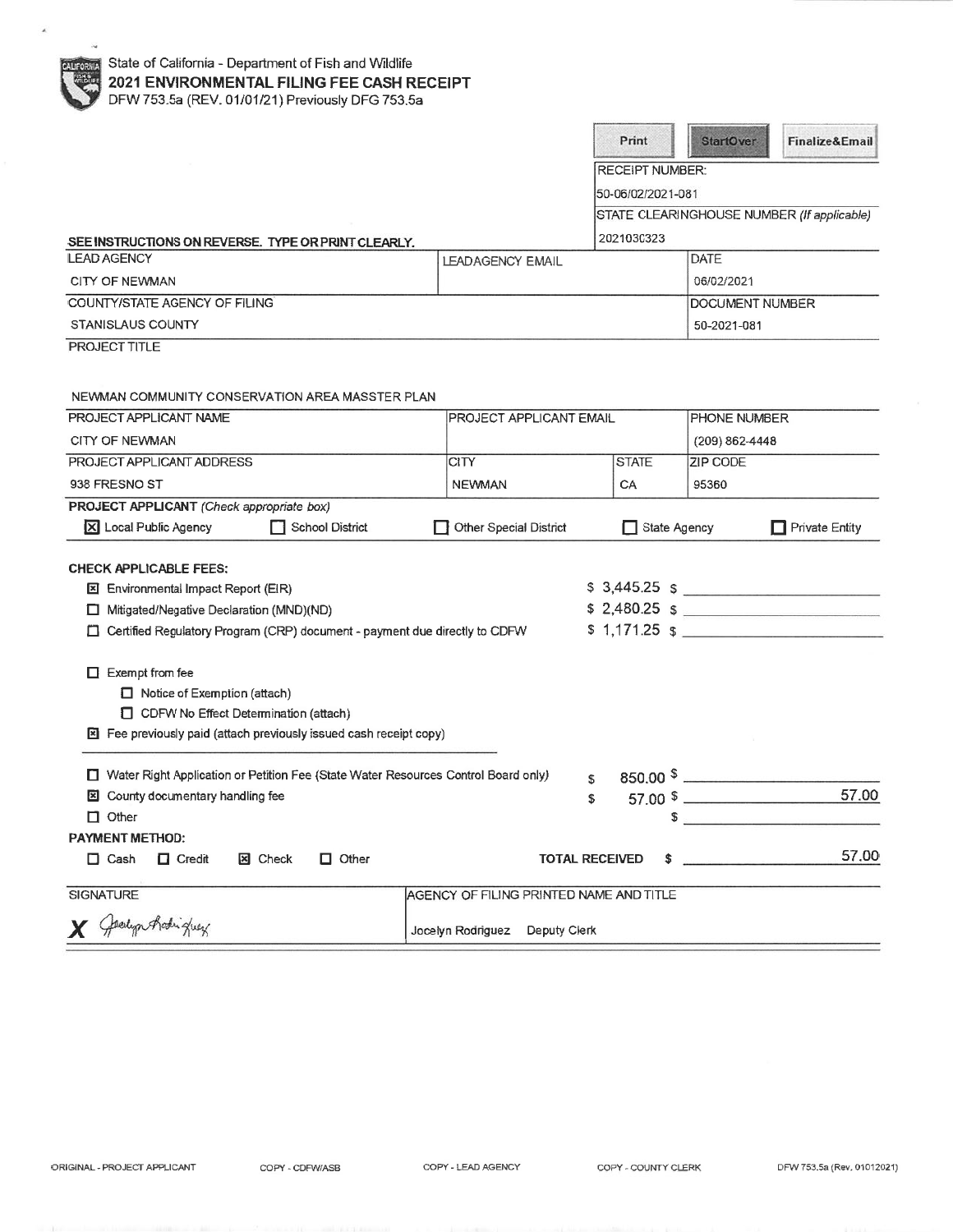

Mail to:

Name: City of Newman

Address: PO BOX 787

City, State, Zip Newman CA 95360

變打 21 JUN -2 PM 2:00 AFARKEAUTORTEAK GEOGREER

**Joselyn Rodriguez** 联议

THIS SPACE FOR CLERK'S USE ONLY

 $\label{eq:2.1} \begin{array}{ccc} \frac{1}{2} & \frac{1}{2} & \frac{1}{2} & \frac{1}{2} \\ \frac{1}{2} & \frac{1}{2} & \frac{1}{2} & \frac{1}{2} \\ \frac{1}{2} & \frac{1}{2} & \frac{1}{2} & \frac{1}{2} \\ \frac{1}{2} & \frac{1}{2} & \frac{1}{2} & \frac{1}{2} \\ \frac{1}{2} & \frac{1}{2} & \frac{1}{2} & \frac{1}{2} \\ \frac{1}{2} & \frac{1}{2} & \frac{1}{2} & \frac{1}{2} \\ \frac{1}{2} & \frac{1$ 

 $\mathbb{R}^2$ 

Complete and attach this form to each CEQA Notice filed with the County Clerk TYPE OR PRINT CLEARLY **Project Title** 

## Newman Community Conservation Area Master Plan Notice of Determination

## **Check Document being Filed:**

|                           | Environmental Impact Report (EIR)                                 |
|---------------------------|-------------------------------------------------------------------|
|                           | Mitigated Negative Declaration (MND) or Negative Declaration (ND) |
| Notice of Exemption (NOE) |                                                                   |
|                           | Other (Please fill in type): Notice of Determination              |

Filing fees are due at the time a Notice of Determination/Exemption is filed with our office.For more information on filing fees and No Effect Determinations, please refer to California Code of Regulations, Title 14, section 753.5.

Date removed from posting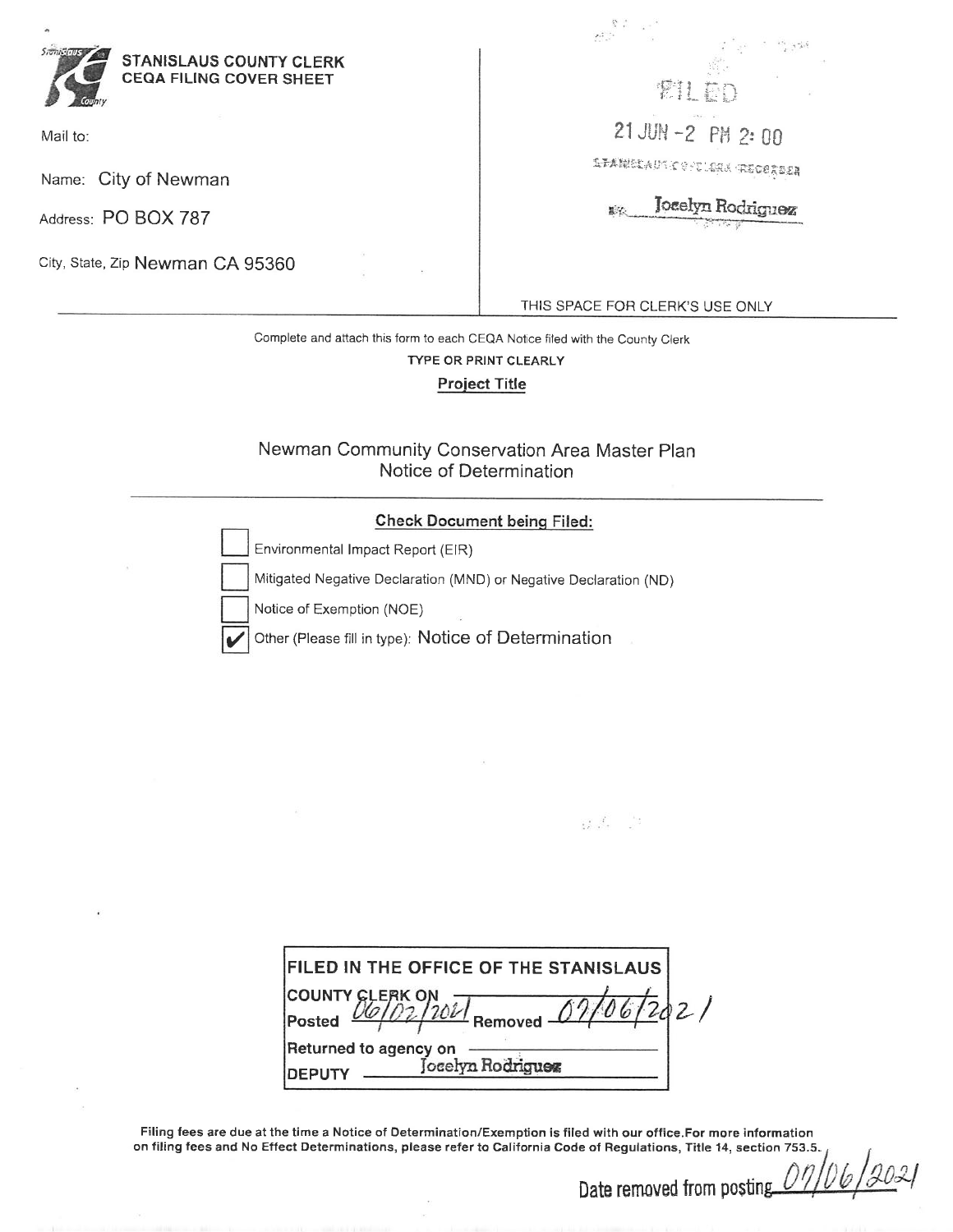## **Notice of Determination**

 $\frac{1}{\sqrt{2}}\frac{1}{\sqrt{2}}$ 

| To:                                                                                                                                                   |                        | From:                                                                                                                                                                                                                                                                                                                                                                                                                                                                                                                                                                                                                                                                                                                                                                                                                                                                                                                              |  |  |
|-------------------------------------------------------------------------------------------------------------------------------------------------------|------------------------|------------------------------------------------------------------------------------------------------------------------------------------------------------------------------------------------------------------------------------------------------------------------------------------------------------------------------------------------------------------------------------------------------------------------------------------------------------------------------------------------------------------------------------------------------------------------------------------------------------------------------------------------------------------------------------------------------------------------------------------------------------------------------------------------------------------------------------------------------------------------------------------------------------------------------------|--|--|
| O.<br>Office of Planning and Research                                                                                                                 |                        | Public Agency: City of Newman                                                                                                                                                                                                                                                                                                                                                                                                                                                                                                                                                                                                                                                                                                                                                                                                                                                                                                      |  |  |
| U.S. Mail:                                                                                                                                            | Street Address:        | Address: 938 Fresno Street, PO Box 787<br>Newman, CA 95360                                                                                                                                                                                                                                                                                                                                                                                                                                                                                                                                                                                                                                                                                                                                                                                                                                                                         |  |  |
| P.O. Box 3044                                                                                                                                         | 1400 Tenth St., Rm 113 | Contact: Kathryn Reyes. Director of Public Works                                                                                                                                                                                                                                                                                                                                                                                                                                                                                                                                                                                                                                                                                                                                                                                                                                                                                   |  |  |
| Sacramento, CA 95812-3044 Sacramento, CA 95814                                                                                                        |                        | Phone: 209.862.4448                                                                                                                                                                                                                                                                                                                                                                                                                                                                                                                                                                                                                                                                                                                                                                                                                                                                                                                |  |  |
| County Clerk                                                                                                                                          |                        |                                                                                                                                                                                                                                                                                                                                                                                                                                                                                                                                                                                                                                                                                                                                                                                                                                                                                                                                    |  |  |
| County of: Stanislaus                                                                                                                                 |                        | Lead Agency (if different from above):                                                                                                                                                                                                                                                                                                                                                                                                                                                                                                                                                                                                                                                                                                                                                                                                                                                                                             |  |  |
| Address: 1021   Street Suite 101                                                                                                                      |                        | same as above the contract of the contract of the contract of the contract of the contract of the contract of                                                                                                                                                                                                                                                                                                                                                                                                                                                                                                                                                                                                                                                                                                                                                                                                                      |  |  |
| Modesto, CA 95354                                                                                                                                     |                        |                                                                                                                                                                                                                                                                                                                                                                                                                                                                                                                                                                                                                                                                                                                                                                                                                                                                                                                                    |  |  |
| Note: City of Newman is in Stanislaus County and project site is in                                                                                   |                        |                                                                                                                                                                                                                                                                                                                                                                                                                                                                                                                                                                                                                                                                                                                                                                                                                                                                                                                                    |  |  |
| Merced County. Notice of Determination is also being filed with<br>Merced County Clerk, 2222 M Street, Merced, CA 95340.                              |                        | Contact:                                                                                                                                                                                                                                                                                                                                                                                                                                                                                                                                                                                                                                                                                                                                                                                                                                                                                                                           |  |  |
|                                                                                                                                                       |                        |                                                                                                                                                                                                                                                                                                                                                                                                                                                                                                                                                                                                                                                                                                                                                                                                                                                                                                                                    |  |  |
|                                                                                                                                                       |                        | SUBJECT: Filing of Notice of Determination in compliance with Section 21108 or 21152 of the Public                                                                                                                                                                                                                                                                                                                                                                                                                                                                                                                                                                                                                                                                                                                                                                                                                                 |  |  |
| <b>Resources Code.</b>                                                                                                                                |                        |                                                                                                                                                                                                                                                                                                                                                                                                                                                                                                                                                                                                                                                                                                                                                                                                                                                                                                                                    |  |  |
|                                                                                                                                                       |                        | State Clearinghouse Number (if submitted to State Clearinghouse): 2021030323                                                                                                                                                                                                                                                                                                                                                                                                                                                                                                                                                                                                                                                                                                                                                                                                                                                       |  |  |
|                                                                                                                                                       |                        |                                                                                                                                                                                                                                                                                                                                                                                                                                                                                                                                                                                                                                                                                                                                                                                                                                                                                                                                    |  |  |
| Project Title: Newman Community Conservation Area Master Plan                                                                                         |                        |                                                                                                                                                                                                                                                                                                                                                                                                                                                                                                                                                                                                                                                                                                                                                                                                                                                                                                                                    |  |  |
|                                                                                                                                                       |                        | Project Applicant: City of Newman 938 FresNO St New Man Cit 95360 209-862-4448                                                                                                                                                                                                                                                                                                                                                                                                                                                                                                                                                                                                                                                                                                                                                                                                                                                     |  |  |
|                                                                                                                                                       |                        | Project Location (include county): APNs 054-050-019, 054-050-019, and 054-050-010, SE of Canal School Rd & Inyo Ave Ave                                                                                                                                                                                                                                                                                                                                                                                                                                                                                                                                                                                                                                                                                                                                                                                                            |  |  |
| Project Description:                                                                                                                                  | (Merced County)        |                                                                                                                                                                                                                                                                                                                                                                                                                                                                                                                                                                                                                                                                                                                                                                                                                                                                                                                                    |  |  |
| interpretive signage.                                                                                                                                 |                        | The NCCA Master Plan lays out four separate but complementary projects: (1) the Newman Environmental Wetland System (NEWS) project, an -21-acre<br>constructed stormwater treatment wetland that will treat the City's currently untreated stormwater prior to discharge into the Newman Wasteway for<br>delivery to the San Joaquin River; (2) a DFW-funded wetland restoration project for GHG sequestration; (3) the Miller Ditch Treatment Wetland (MDTW)<br>project, planned in collaboration with UC Merced's Environmental Systems Graduate Group to treat agricultural supply and tailwater; and (4) the Newman<br>Nature Park, which is being planned with community input and may include a wide range of facilities such as a community gathering plaza, outdoor<br>classroom areas, a nature-themed play area, and native plant, rainwise garden, and LID demonstration areas, as well as an unpaved trail network and |  |  |
| This is to advise that the City of Newman                                                                                                             |                        |                                                                                                                                                                                                                                                                                                                                                                                                                                                                                                                                                                                                                                                                                                                                                                                                                                                                                                                                    |  |  |
|                                                                                                                                                       |                        | Newman has approved the above ( $\blacksquare$ Lead Agency or $\square$ Responsible Agency)                                                                                                                                                                                                                                                                                                                                                                                                                                                                                                                                                                                                                                                                                                                                                                                                                                        |  |  |
|                                                                                                                                                       |                        |                                                                                                                                                                                                                                                                                                                                                                                                                                                                                                                                                                                                                                                                                                                                                                                                                                                                                                                                    |  |  |
|                                                                                                                                                       |                        | described project on May 25, 2021 and has made the following determinations regarding the above                                                                                                                                                                                                                                                                                                                                                                                                                                                                                                                                                                                                                                                                                                                                                                                                                                    |  |  |
| (date)                                                                                                                                                |                        |                                                                                                                                                                                                                                                                                                                                                                                                                                                                                                                                                                                                                                                                                                                                                                                                                                                                                                                                    |  |  |
| described project.                                                                                                                                    |                        |                                                                                                                                                                                                                                                                                                                                                                                                                                                                                                                                                                                                                                                                                                                                                                                                                                                                                                                                    |  |  |
| 1. The project $[\Box]$ will $[\Box]$ will not] have a significant effect on the environment.                                                         |                        |                                                                                                                                                                                                                                                                                                                                                                                                                                                                                                                                                                                                                                                                                                                                                                                                                                                                                                                                    |  |  |
|                                                                                                                                                       |                        | 2. An Environmental Impact Report was prepared for this project pursuant to the provisions of CEQA.                                                                                                                                                                                                                                                                                                                                                                                                                                                                                                                                                                                                                                                                                                                                                                                                                                |  |  |
|                                                                                                                                                       |                        | A Negative Declaration was prepared for this project pursuant to the provisions of CEQA.                                                                                                                                                                                                                                                                                                                                                                                                                                                                                                                                                                                                                                                                                                                                                                                                                                           |  |  |
|                                                                                                                                                       |                        |                                                                                                                                                                                                                                                                                                                                                                                                                                                                                                                                                                                                                                                                                                                                                                                                                                                                                                                                    |  |  |
|                                                                                                                                                       |                        | 3. Mitigation measures $[\blacksquare]$ were $\Box$ were not] made a condition of the approval of the project.                                                                                                                                                                                                                                                                                                                                                                                                                                                                                                                                                                                                                                                                                                                                                                                                                     |  |  |
| 4. A mitigation reporting or monitoring plan $[\blacksquare$ was $\blacksquare$ was not] adopted for this project.                                    |                        |                                                                                                                                                                                                                                                                                                                                                                                                                                                                                                                                                                                                                                                                                                                                                                                                                                                                                                                                    |  |  |
|                                                                                                                                                       |                        | 5. A statement of Overriding Considerations $\Box$ was $\Box$ was not] adopted for this project.                                                                                                                                                                                                                                                                                                                                                                                                                                                                                                                                                                                                                                                                                                                                                                                                                                   |  |  |
| 6. Findings $[\blacksquare]$ were $\Box$ were not] made pursuant to the provisions of CEQA.                                                           |                        |                                                                                                                                                                                                                                                                                                                                                                                                                                                                                                                                                                                                                                                                                                                                                                                                                                                                                                                                    |  |  |
|                                                                                                                                                       |                        |                                                                                                                                                                                                                                                                                                                                                                                                                                                                                                                                                                                                                                                                                                                                                                                                                                                                                                                                    |  |  |
| negative Declaration, is available to the General Public at:<br>Newman City Hall (address above); https://ceqanet.opr.ca.gov/2021030323; City website |                        | This is to certify that the final EIR with comments and responses and record of project approval, or the                                                                                                                                                                                                                                                                                                                                                                                                                                                                                                                                                                                                                                                                                                                                                                                                                           |  |  |
|                                                                                                                                                       |                        |                                                                                                                                                                                                                                                                                                                                                                                                                                                                                                                                                                                                                                                                                                                                                                                                                                                                                                                                    |  |  |
| Signature (Public Agency):                                                                                                                            |                        | Title: Director of Public Works                                                                                                                                                                                                                                                                                                                                                                                                                                                                                                                                                                                                                                                                                                                                                                                                                                                                                                    |  |  |
| Date: May 25, 2021                                                                                                                                    |                        | Date Received for filing at OPR:                                                                                                                                                                                                                                                                                                                                                                                                                                                                                                                                                                                                                                                                                                                                                                                                                                                                                                   |  |  |

Authority cited: Sections 21083, Public Resources Code.<br>Reference Section 21000-21174, Public Resources Code.

Revised 2011